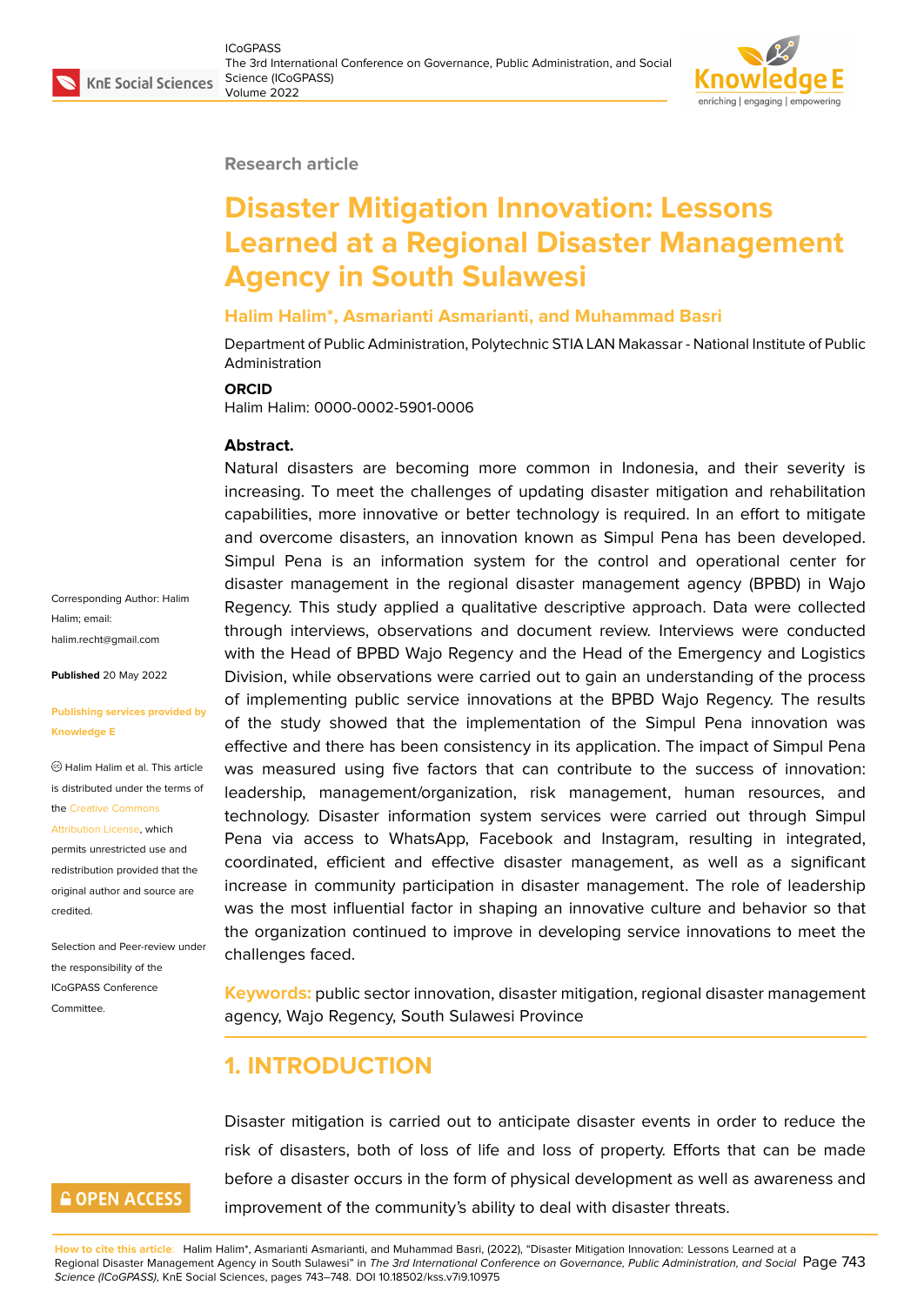Natural disasters are becoming more common in Indonesia, and their severity is increasing. To meet the challenges of updating disaster mitigation and rehabilitation capabilities, more innovative or better technology is required. Rogers EM<sup>[1]</sup> stated that "An Innovation is an idea, practice,or object that is perceived as new by an individual or other unit of adoption. It matters little, so far as human behavior is concerned, whether or not an idea is "objectively" new as measured by the lapse of time sinc[e](#page-5-0) its first use or discovery.

In an effort to mitigate and overcome disasters, an innovation known as "Simpul Pena" is an information system for the control and operational center for disaster management in Regional Disaster Management Agency (BPBD) Wajo Regency. "Simpul Pena" receives data and information, makes decisions, and distributes information so that it becomes the center of disaster management activities in Wajo Regency, which is located in South Sulawesi Province in Indonesia. The use of electronic systems as a tool in carrying out services is a solution to the need for fast, accurate, and transparent services, thus facilitating disaster prevention and management. The "Simpul Pena" is the key in the working mechanism of the Wajo Regency BPBD in tackling disasters by facilitating communication, coordination, and collaboration.

In 2018, Alamsyah HM as the innovator of "Simpul Pena" received an award from the Regional Secretary as one of the best innovations in Wajo Regency for being the first region in Indonesia that had an information system for the control and operational center for disaster management<sup>[2]</sup>. Therefore, this paper aims to determine the factors that support the success of the "Simpul Pena" innovation.

#### **2. METHOD**

This study applied a qualitative descriptive approach. Data were collected on July 2020 through Interviews, observation, and document review. Interviews were conducted with the head of BPBD Wajo Regency and the Head of the Emergency and Logistics Division, while observations were made to gain an understanding of the process of implementing public service innovations at the BPBD Wajo Regency. Document review carried out on the 2019 Wajo Regency BPBD Government Agency Accountability Performance Report.

## **3. RESULTS AND DISCUSSION**

Dwiyanto A stated that, there are several types of innovation in public services, namely invention, development, duplication, and synthesis. Invention is the creation of a new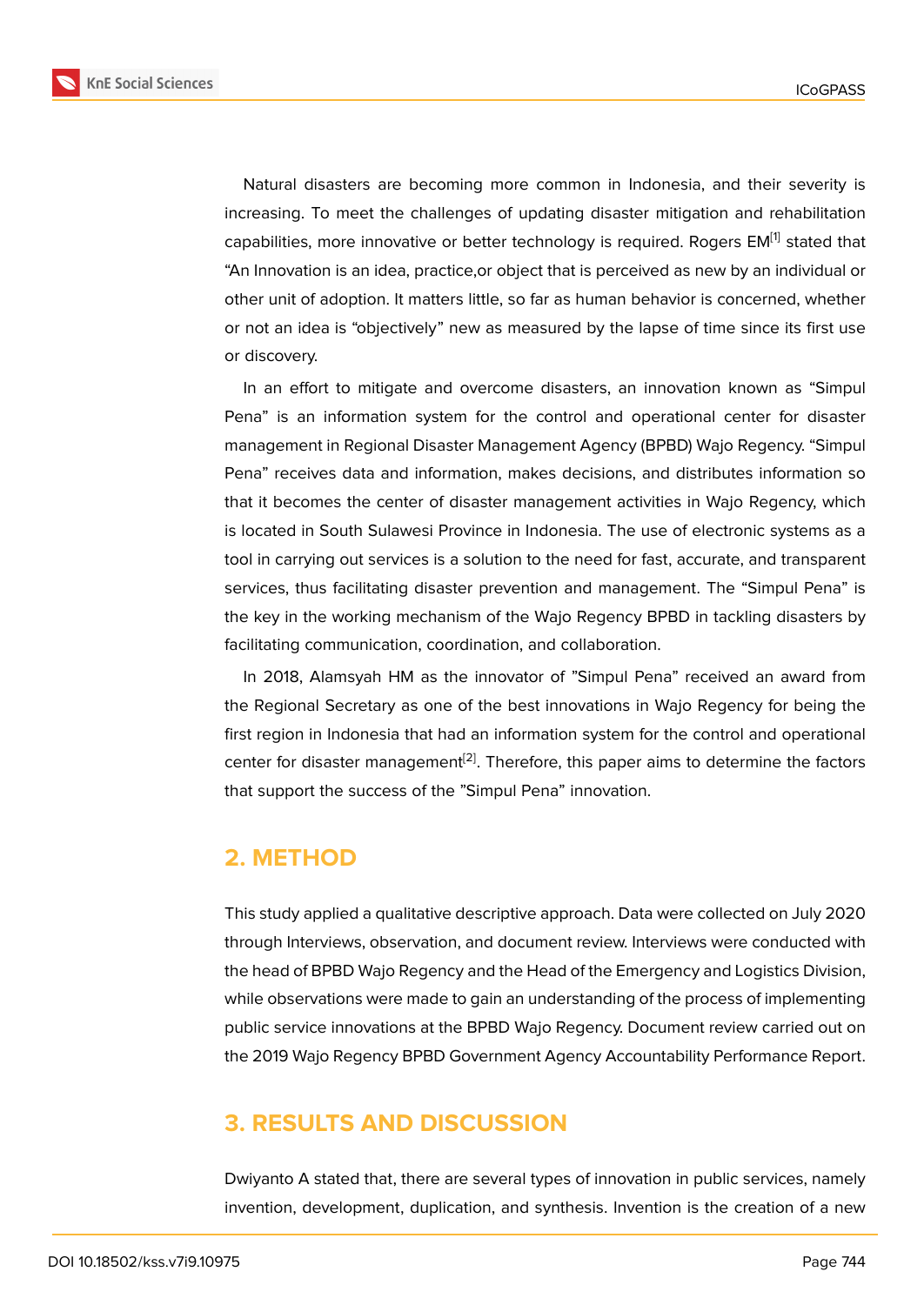product or something that has never been done before. Development is applying an existing concept to a different context. Duplication is imitating an existing one by adding a creative touch to improve the concept so that it is superior. While synthesis is a combination of concepts with existing factors into a new formulation.<sup>[3]</sup> In this case, "Simpul Pena" innovation is an invention because it was really the first nationally at that time.

The innovation "simpul pena" operates every day for twenty-four hours by assigning operators who are on standby with a picket system. Public can find out information easily such as weather forecasts, climate, earthquakes, floods, and other natural disasters at any time. For this reason, the "Simpul Pena" operator observes weather information at any time and conducts teleconferences with the Jakarta BNPB. After the information is summarized, "Simpul Pena" distributes the information through social media, namely Facebook, website, and whatsapp. "Simpul Pena" provides this information at 08.00 am in the morning, 02.00 pm in the afternoon, and 08.00 pm at night.

Thus, Baumgartner J,<sup>[4]</sup> Knott AM,<sup>[5]</sup> Sullivan DO and Dooley L,<sup>[6]</sup> and Utomo TWW's<sup>[7]</sup> view proves that innovation can be interpreted as simplification and/or integration of business processes, where there is a reduction in time and cost components.Likewise, the views of Lewis M a[nd](#page-5-1) Hartley J [p](#page-5-2)roved that innovation is a [t](#page-5-3)ool for achieving t[he](#page-5-4) purpose, to create an innovation in an organization must be a synergistic relationship between leadership, management, human resources, and technology.<sup>[8]</sup> The success of these innovations can be explained by examining the success factors of innovation proposed by Cook G, Matthew M, and Irwin S, who state that Innovation success factors are leadership, management, risk management, human resources, and [te](#page-5-5)chnology.<sup>[9]</sup>

The leadership factor in "Simpul Pena" is very thick, employee commitment appears based on the direction of the innovator. This is the key of "Simpul Pena" innova[tio](#page-5-6)n success in disaster mitigation. A key role in the practice of innovation leadership is the innovation leader. The Chief Executive initiated "Simpul Pena" and was approved by the Head of BPBD and employees to support the innovation.

On the management factor, based on Wajo Regency Regulation Number 6 of 2016 concerning the Formation and Organizational Structure of Regional Apparatuses, the BPBD organizational structure consists of the positions: Head of Agency, Head of Executive, Secretariat, Division of Prevention and Preparedness, Division of Emergency and Logistics, and Division of Rehabilitation and Reconstruction. Within the structure of these fields, there are sub-fields. "Simpul Pena" is supervised operationally by the Chief Executive and the Head of the Emergency and Logistics Division. The working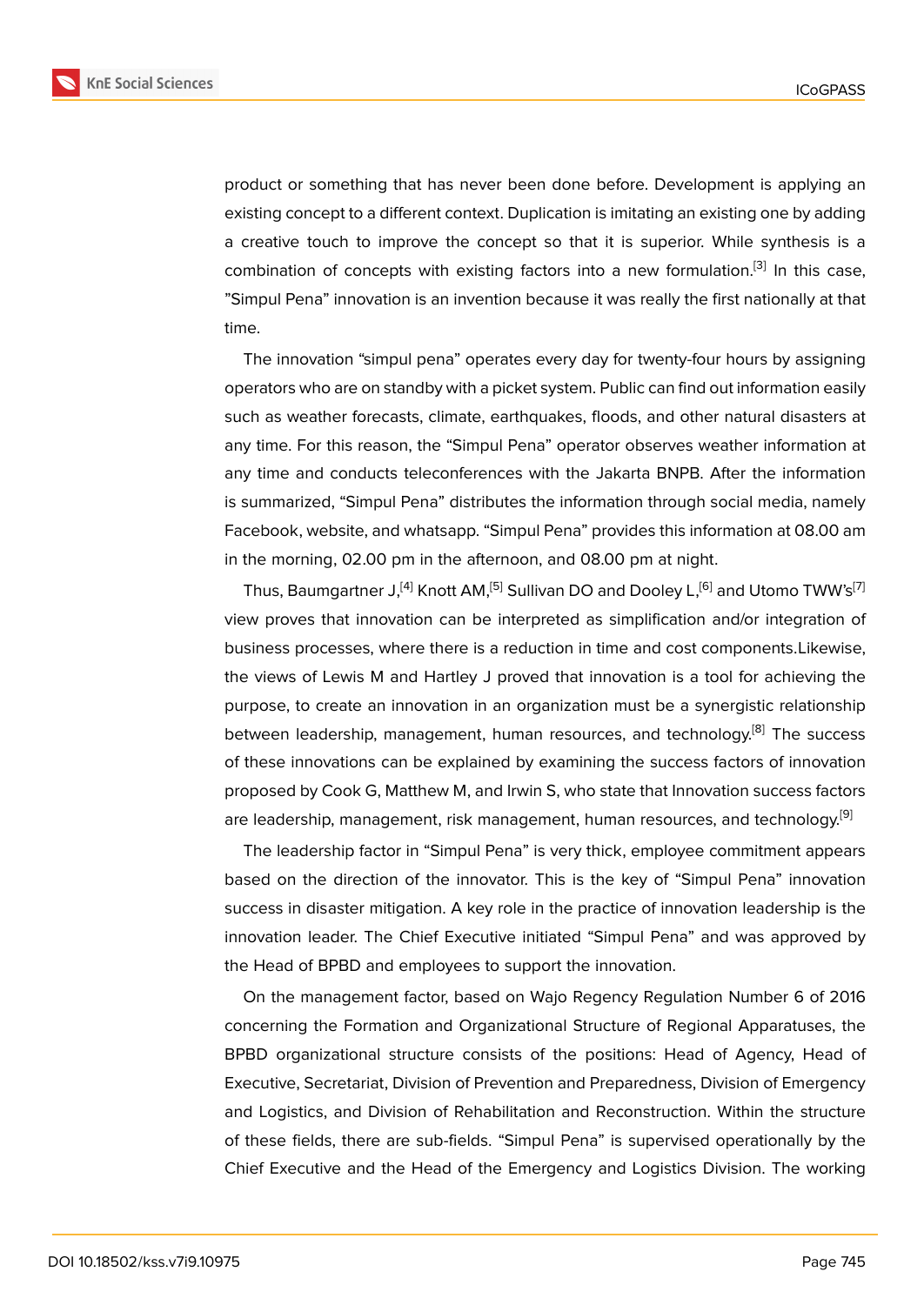

group that handles "Simpul Pena" works based on the guidelines for the information system for the control and operational center for disaster management.

In implementing "Simpul Pena" innovation, BPBD performs planning, organizing, actuating, and controlling. Starting from preparing a working group of employees who will operate "Simpul Pena" innovation with job descriptions, placing the working group in the same room and working based on a picket system, collaborating with the Meteorology, Climatology, and Geophysics Agency and forming a "disaster resilient" community in the village. and sub-district for ease of distribution of disaster information. Furthermore, the working group carries out its tasks in an integrated manner through the "Simpul Pena" information system to distribute disaster information through social media such as Facebook, website, and WhatsApp. Moreover, the Chief Executive will control the implementation of the "Simpul Pena".

On the risk management factor, in the distribution of disaster information, it turns out that there are internal obstacles, namely minimal budgetary, damaged infrastructure (video tron), and computer equipment that is not updated. In addition, there are external obstacles, namely not all communities have tools that can access distributed disaster information and there are groups of elderly citizens who have limited knowledge in accessing disaster information. This has led to the formation of a "disaster resilient" community to facilitate access to disaster information. The implementation of "Simpul Pena" is always evaluated to find solutions so that obstacles to disaster information can be overcome. The budget for the operational activities of "Simpul Pena" is 70,000,000 IDR.

In terms of human resources, the Wajo Regency BPBD has 29 civil servants, consisting of 12 structural officials, 7 functional officials, and 5 executives. From the 7 functional officials there is 1 Disaster Analyst and 2 Disaster Administrators. Because in line with the breadth of duties and the scope of the service area, it needs to be strengthened by 53 contract employees, consisting of: 3 computer operators, 33 administrative staff, 3 drivers, 2 cleaning service, and 12 quick reaction team members. The number of human resources is not optimal in handling disasters, including the management of "Simpul Pena" application. This shows that there is a need to increase the quantity and quality of human resources in the field of disaster management. Therefore, the Wajo Regency BPBD provides special training for employees who are the member of "Simpul Pena" working group in order to be able to manage the application properly. In 2019, the budget available for improving the capacity of the apparatus is very low, which is only 5,610,000 IDR.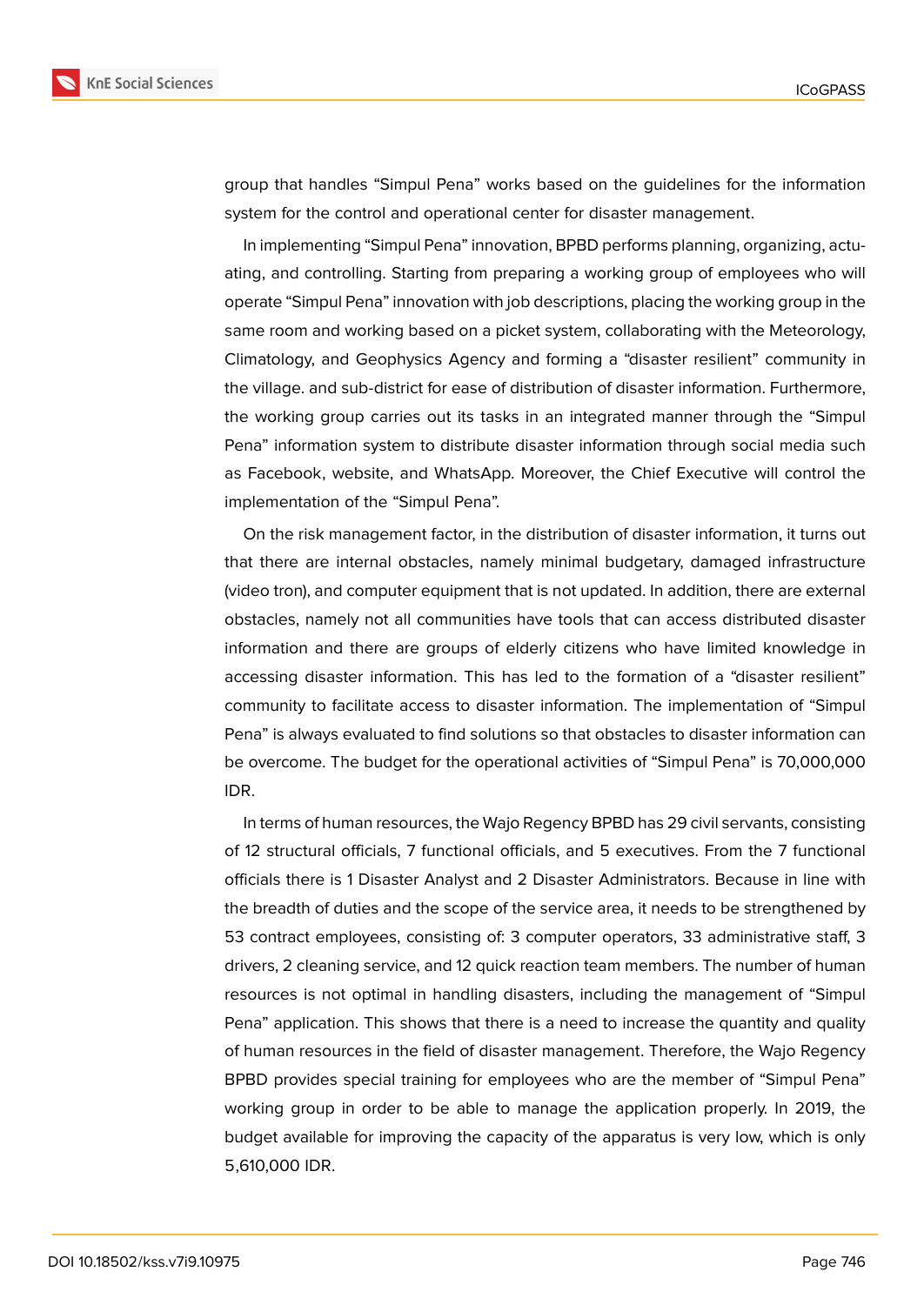The Technology factor is an aspect that can reduce the need for the number of human resources, however, due to budget constraints, updates to advanced technology have not been carried out. The technology used are mobile apps, web based applications, social media support, communication tools and radio. In 2019, for infrastructure facilities, there is only a budget for periodic routine maintenance of operational vehicles of 50,000,000 IDR.

Despite of in 2018 "Simpul Pena" had received an award, but in 2020 when Alamsyah HM as the Chief Executive of BPBD was replaced, it turned out that the innovation was no longer well maintained so it was no longer optimal. This happened because the innovation of the "Simpul Pena" was very dependant to the innovator, Alamsyah HM.

Every innovation created will not be separated from barriers to innovation according to Mulgan G and Albury D, where there is an inhibiting factor relevant to Mulgan G and Albury D's view is over-reliance on high performers as source of innovation.<sup>[10]</sup> In addition, short term budget and planning horizons. According to Dwiyanto A, reforming the bureaucracy is much more difficult and requires much more manpower and stronger endurance. Therefore, if the Wajo Regency Government wish "Simpul Pena" t[o r](#page-5-7)un optimally, the Wajo Regency Government needs to find a solution to this problem.

### **4. CONCLUSIONS**

The implementation of the Simpul Pena innovation has been going well and there has been consistency in its application. This Simpul Pena Innovation was measured by five factors that contribute to the success of innovation: leadership, management/organization, risk management, human resources, and technology. The Simpul Pena innovation is capable of realizing disaster information system services via access to Android, WhatsApp, Facebook, and Instagram, resulting in integrated, coordinated, efficient, and effective disaster management, as well as a significant increase in community participation in disaster management. The role of leadership is the most influential factor in shaping an innovative culture and behavior so that the organization continues to improve in developing service innovations to meet the challenges faced.

### **ACKNOWLEDGMENT**

Thank you to the Director of Polytechnic STIA LAN Makassar for financing this research, as well as the head of BPBD Wajo Regency and the Head of the Emergency and Logistics Division for the data and information provided so that this article can be completed.